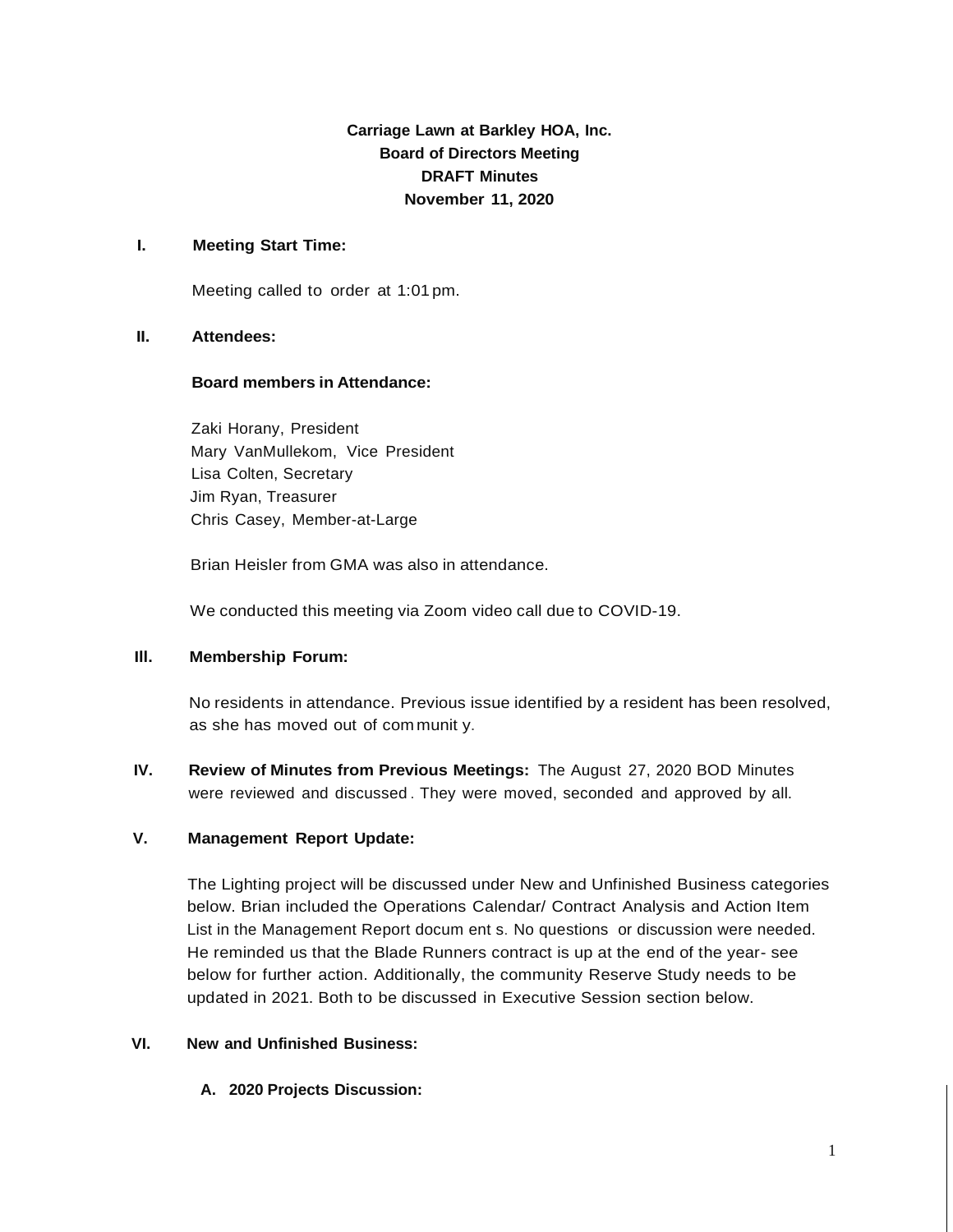- **1. Fitness Center Upgrade and Community Landscape Enhancements:** Will continue to be tabled until 2021 so we can focus on the other larger projects that are underway. A suggestion was made to consider turning the exercise area into a dog park. Thoughts included installing some kind of fence/removing or moving the existing equipment to other parts of the community. **(ACTION: Chris** to talk to those homeowners who live closer to this area and also to other residents to see if serious int ere st . If so, the Board will look at this in 2021).
- **B. Community Lighting/New Street Light Installation Project:** This project was mostly completed in August, but some of the newer lights are still not operational. Additional work was completed since then with the final meter installation to occur this mont h. We identified some issues and Brian will report to both Dominion and Kolb. We agreed that we would withhold final payment until this work is done and issues are resolved. **(ACTION: Brian** to keep in touch with Kolb to ensure final issues are resolved; keep Board informed and then determine final steps as needed).
- **C. Sidewalk Repair:** Contractor completed work first week in November. Did a very nice job.
- **D. Visitor Curb Re-Painting:** This work was completed also to the Board's satisfaction. Will re-visit the house numbers/reserved re-painting part of this project to 2021 .
- **E. Asphalt Trail Replacement and Royal Daulton Pathway:** We continue to review different proposals to try and resolve this issue, but there does not seem to be a good solution that seems to be a lasting solution and one that is not exorbitantly expensive. We brainstormed a few other ideas, but no final decision was made. This will most likely get pushed to 2021. **(ACTION: Brian** to go back to the two contractors that presented pricing/ ask our questions and receive new solutions to consider).
- **F. Tot Lot/Playground:** We agreed that while we not actively encouraging homeowners to use the playground during the pandemic, we would put up a sign to say-" Use at your own risk". This was done in Sept ember . Discussion continued around power-washing and re-painting. We reviewed pricing, which then prompted other discussion re: root cause issues regarding overgrown trees or need to move some trees to allow for more sunlight . **(ACTION: Brian** to talk to arborist to gain perspective and get ideas for us to consider).
- **G. 2021 Community Reserve Study Proposal:** An updated study needs to be conducted in 2021 . It was last done in 201 6. Pricing was provided by vendor and represents a slight increase from 2016 price. Jim made a motion to accept price,